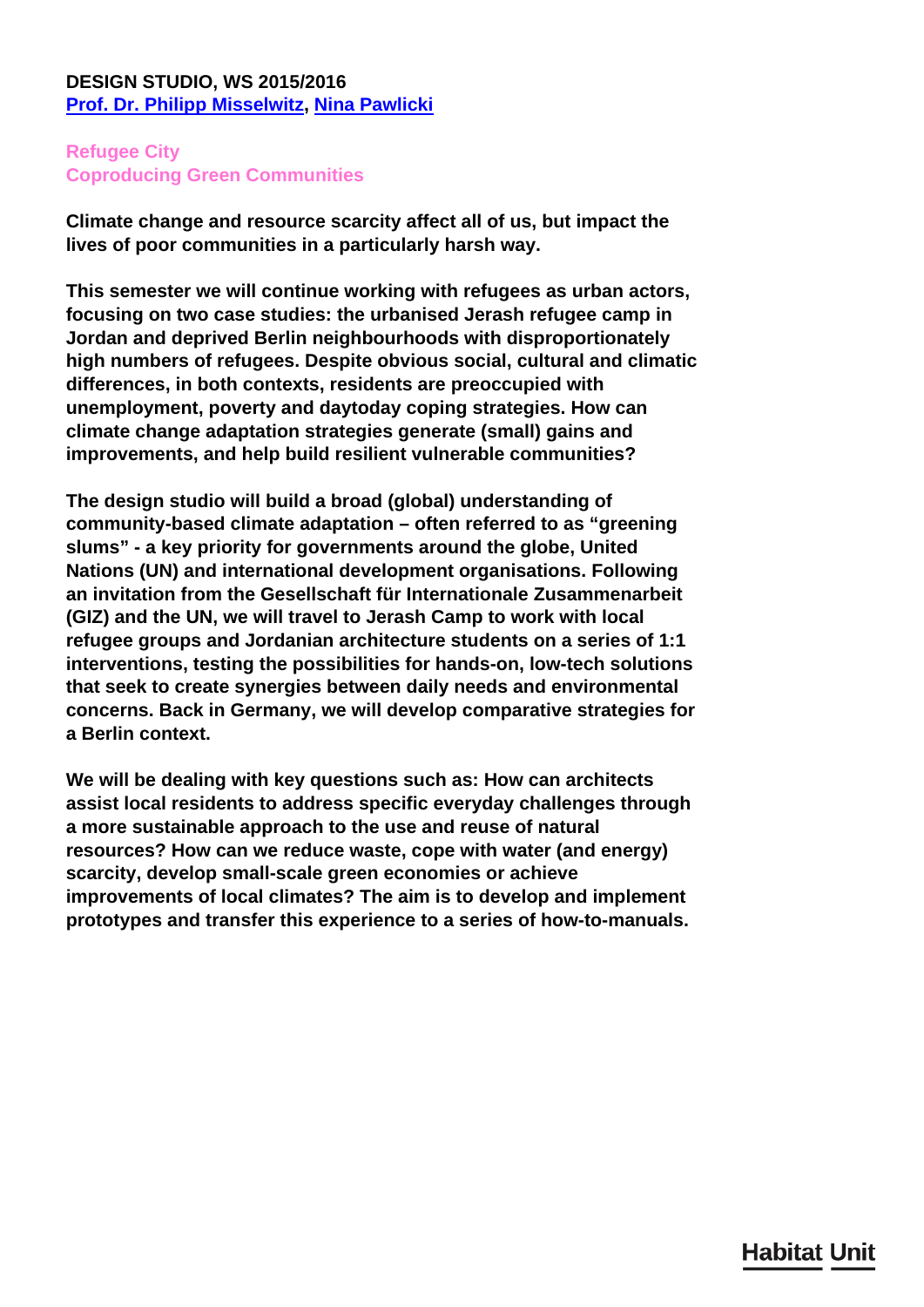**Climate change and resource**<br>scarcity affect all of us, but impact the lives of poor communities in a particularly harsh way.

This semester we will continue working with refugees as urban actors, focusing on two case studies: the urbanised Jerash refugee camp in Jordan and deprived Berlin neighbourhoods with disproportionately high numbers of refugees. Despite obvious social, cultural and climatic differences, in both contexts residents are preoccupied with unemployment, poverty and dayto-day coping strategies. How

can climate change adaptation strategies generate (small) gains and improvements, and help build resilient vulnerable communities?

The design studio will build a broad (global) understanding of community-based climate<br>adaptation - often referred to as "greening slums" - a key priority for governments around the globe, United Nations (UN) and international development organisations. Following an invitation from the **Gesellschaft für Internationale** Zusammenarbeit (GIZ) and the UN, we will travel to Jerash **Camp to work with local** 

refugee groups and Jordanian architecture students on a series of 1:1 interventions, testing<br>the possibilities for hands-on, low-tech solutions that seek to create synergies between daily needs and environmental concerns. Back in Germany, we will develop comparative strategies for a Berlin context.

We will be dealing with key questions such as: How can architects assist local residents to address specific everyday challenges through a more sustainable approach to the use and reuse of natural resources? How can we reduce waste, cope with water (and energy)

scarcity, develop small-scale green economies or achieve improvements of local climates? The aim is to develop and implement prototypes and transfer this experience to a series of how-to-manuals.

The studio and the PiV have been organised and will be conducted in cooperation with the Chair of Landscape Architecture . Open Space<br>Planning (Prof. Undine Giseke).

Photo: @ Jude Dajani 2015

**Refugee City Coproducing Green Comunities** 

**Design Studio** 12 ECTS + 3 ECTS (PIV)<br>MA UD: PJ Urban Design Studio Arch: EP Städtebau I **MA SRP: Projekt** 

Application 0-word motivation letter and a short CV by October 8th to n.pawlicki@tu-berlin.de

**Teaching day** Thursday, 2pm - 6pm & Friday, 10am - 6pm, EB 308

First meeting<br>October 15th, 10 am, EB 308

**Excursion to Jordan** 2 weeks in November

**APPLY NOW!** 

**Habitat Unit** 

Prof. Dr. Philipp Misselwitz Dipl. Ing-Nina Pawlicki

**Design Studio** 

The studio and the PiV have been organised and will be conducted in cooperation with the Chair of Landscape Architecture. Open Space **Planning (Prof. Undine Giseke).** 

#### **Course Information**

Design Studio, 12 ECTS + 3 ECTS (PIV) **MA UD: PJ Urban Design Studio**